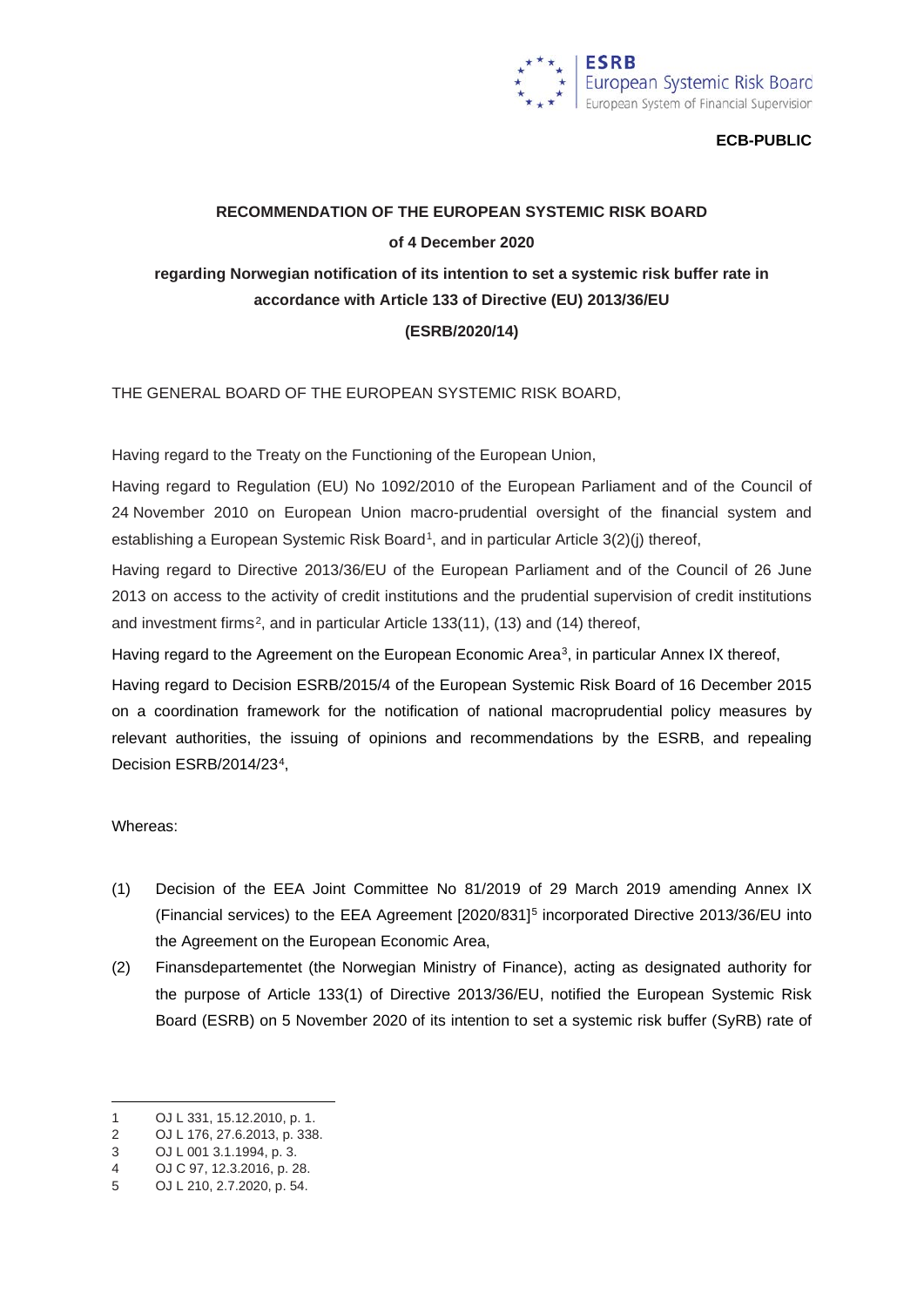### **ECB-PUBLIC**

4.5% applying to the domestic exposures of all credit institutions authorised in Norway, including the five subsidiaries of parents established in other Member States<sup>6</sup>.

- (3) The SyRB rate is expected to apply from 31 December 2020. For institutions not using the advanced internal ratings-based approach, the SyRB rate is expected to be set at 3% until 31 December 2022 and at 4.5% thereafter.
- (4) The third subparagraph of Article 133(14) of Directive 2013/36/EU provides that where one subset of the financial sector is a subsidiary whose parent is established in another European Economic Area (EEA) country, the ESRB shall issue a recommendation on the measures taken in accordance with that paragraph within one month of receiving the notification.
- (5) To assess the measure notified by Finansdepartementet, the ESRB's assessment team referred to in Decision ESRB/2015/4 has issued an assessment note, which is annexed hereto,

## HAS ADOPTED THIS RECOMMENDATION:

- 1. It is recommended that the proposed SyRB rate notified under Article 133(11) of Directive 2013/36/EU is considered justified, suitable, proportionate, effective and efficient for the risk Finansdepartementet is targeting. In particular that:
	- (a) the dimension of the identified systemic or macroprudential risk threatens the stability of the financial system in Norway, justifying the introduction of a SyRB rate of 4.5% for domestic exposures;
	- (b) the proposed measure is likely to be effective and proportionate to mitigate the risk;
	- (c) the proposed measure, including its application to subsidiaries whose parents are established in other EEA countries, does not entail disproportionate adverse effects on the whole or parts of the financial system of other EEA countries or of the EEA as a whole;
	- (d) none of the existing measures in Directive 2013/36/EU or in Regulation (EU) No 575/2013 of the European Parliament and of the Council of 26 June 2013 on prudential requirements for credit institutions and investment firms and amending Regulation (EU) No 648/2012[7,](#page-1-1) excluding Articles 458 and 459 of that Regulation, alone or in combination, are sufficient to address the identified macroprudential or systemic risk taking into account the relative effectiveness of those measures.
- 2. The attached assessment note entitled 'Assessment of the Norwegian Ministry of Finance notification in accordance with Article 133 of Directive (EU) 2013/36/EU concerning the

<span id="page-1-0"></span><sup>6</sup> Point (a) of paragraph 14. of Annex IX to the Agreement on the European Economic Area provides that the terms 'Member State(s)' and 'competent authorities' shall be understood to include, in addition to their meaning in Directive 2013/36/EU, the EFTA States and their competent authorities, respectively.

<span id="page-1-1"></span><sup>7</sup> OJ L 176, 27.6.2013, p. 1.